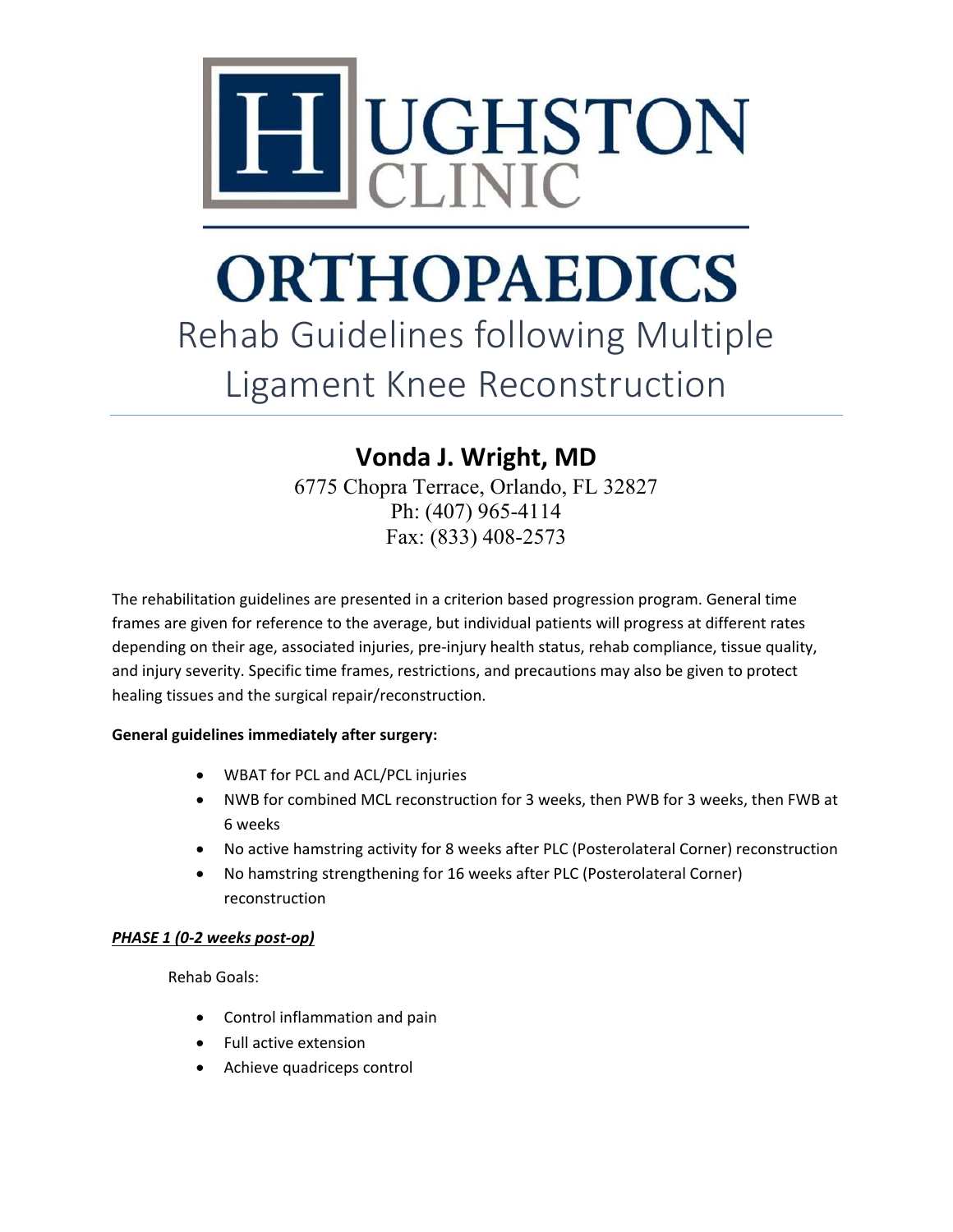

Brace:

- Locked in extension for ambulation for 4 weeks for ACL/PCL and/or MCL reconstruction, then unlocked for ambulation for 2-4 weeks until normal gait is established
- Locked in extension for ambulation for 12 weeks for PLC reconstruction
- May remove for ROM exercises
- Keep brace locked in extension for SLRs for 6 weeks to prevent posterior sag, may remove when quad control is good enough to prevent extension lag

### Weigh Bearing Status:

- WBAT with crutches for ACL/PCL
- NWB for 3 weeks, PWB for 3 weeks, then FWB for MCL
- NWB for 6 weeks, PWB for 6 weeks, then FWB for PLC

Suggested Therapeutic Exercise:

- SLR in all planes (brace locked in extension)
- Calf pumps, quad sets
- E-stim as needed
- Patellar mobilizations
- Balancing activities on a stable platform with eyes open and closed

### *PHASE 2 (2-6 weeks post-op)*

Criteria:

- Good quad sets and SLR with brace
- No active inflammation
- Full extension

### Rehab Goals:

- Achieve 90 degrees of flexion
- Protect graft fixation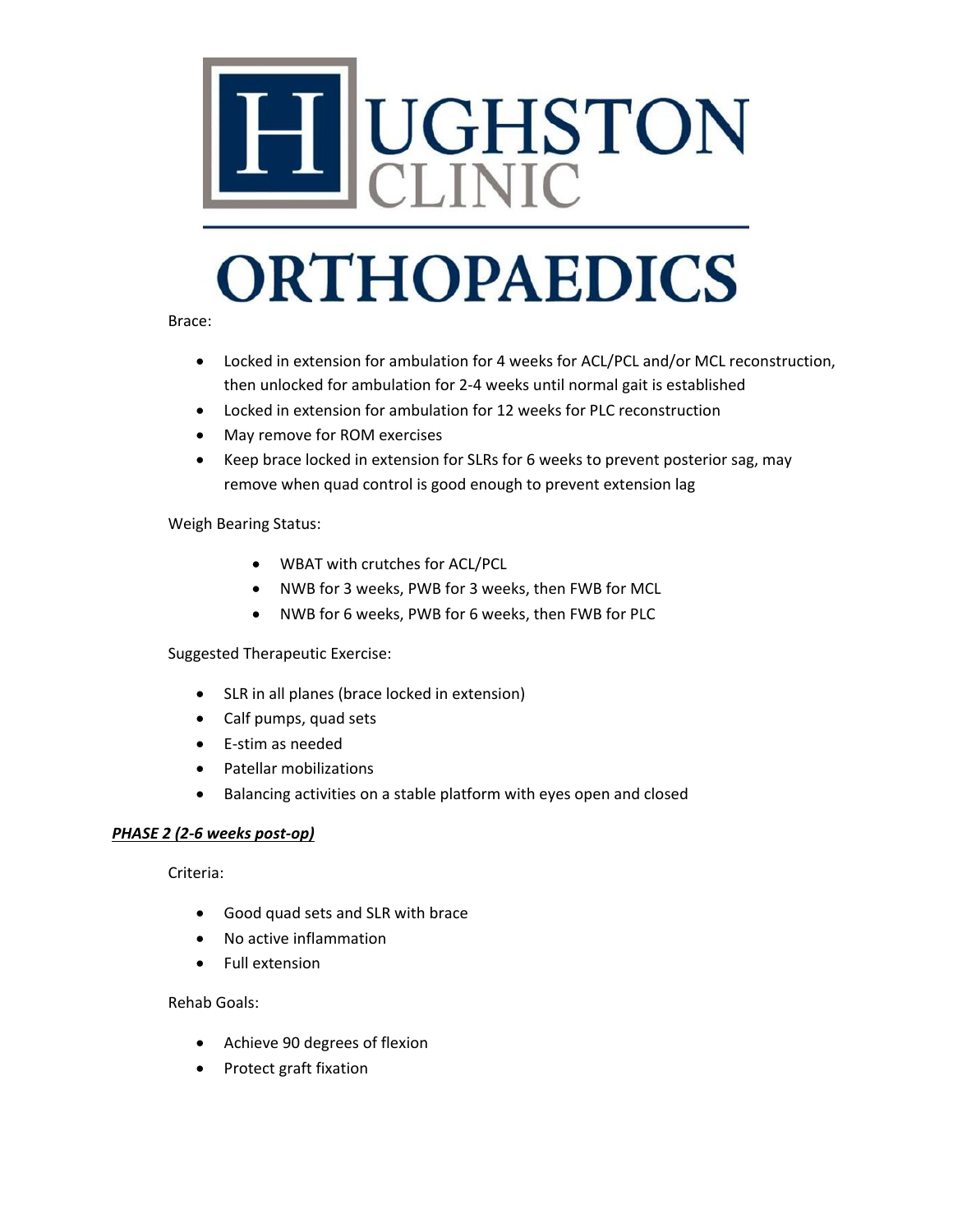

Brace and Weight bearing Status:

• As above in Phase 1

Suggested Therapeutic Exercise:

- Begin ROM (prone passive knee flexion to 90 degrees with care to avoid posterior tibial sag)
- Wall slides, then progress to mini squats (0-45 degrees) when quad control is good (AVOID if PLC reconstruction was performed within 8 weeks)
- Pool walking to restore normal gait pattern
- Toe raises
- Gastrocnemius stretches
- Ankle strengthening with sports tubing (Theraband)

### *PHASE 3 (6-12 weeks post-op)*

Criteria:

- Knee flexion to 90 degrees
- No active inflammation
- Good quadriceps control

Rehab Goals:

- Achieve full flexion
- Establish normal gait
- Progress with strengthening and endurance

Brace and Weight Bearing Status:

- FWB with brace unlocked, may discontinue brace when normal, may discontinue brace when normal gait is established for ACL/PCL and/or MCL reconstructions
- PWB with brace locked in extension for PLC reconstruction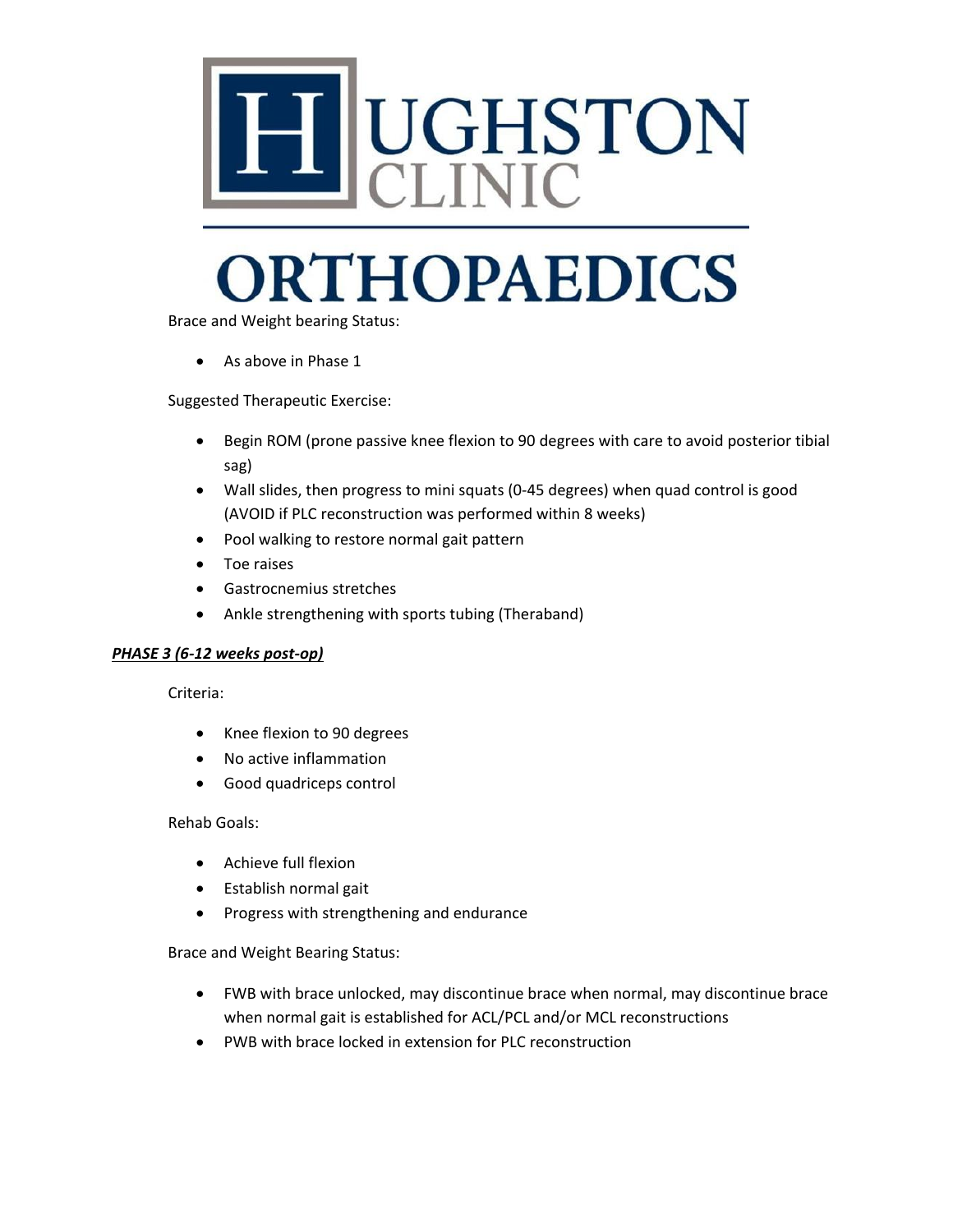

Suggested Therapeutic Exercise:

- Begin active knee flexion at 6 weeks for ACL/PCL and/or MCL an at 8 weeks for PLC reconstruction
- Begin the following at 6 weeks for ACL/PCL and/or MCL and at 8 weeks for PLC recon.
	- o Stationary bike (low resistance, high seat, with NO toe clips so as to prevent hamstring contraction)
	- o Mini-squats to 45 degrees
	- o Leg press to 60 degrees
	- o Stairmaster
	- o Elliipicla trainer
	- o Proprioception
		- **Mini-tramp standing**
		- **Unstable platform (BAPS) with eyes open closed**
		- **Standing ball throwing and catching**

### *PHASE 4 (3-6 months post-op)*

Criteria:

- Full, pain-free ROM
- No patellofemoral irritation
- Sufficient strength and proprioception to progress to functional activities
- Normal gait

### Rehab Goals:

- Improve strength and proprioception
- Maintain FROM

Suggested Therapeutic Exercise:

- Progress to flexibility and closed-chain strengthening program
- Swimming (no breast stroke)
- Stationary bike (may increase resistance)
- Box steps (6 and 12 inches)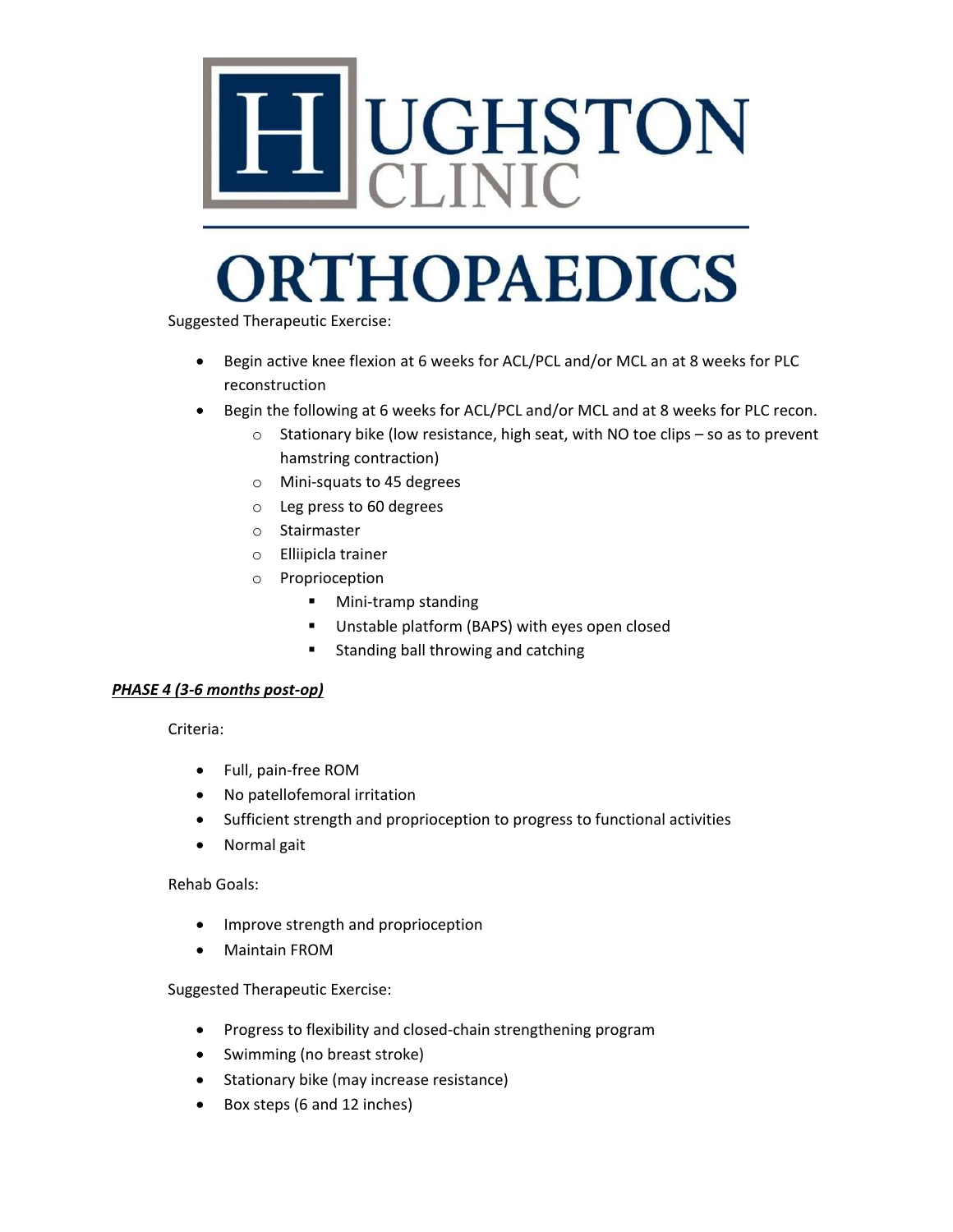

• Jogging, straight ahead, may be started around 4-5 months when quad strength is 90% of contralateral side

### **PHASE 5 (6-9 months post-op)**

Criteria:

- Full, pain-free ORM
- No effusion
- Sufficient hamstring and quad strength to progress to agility exercises

### Rehab Goals:

- Return to all recreational and sporting activities by 9 months
- Maintain full, painless motion
- Progress with strengthening, agility, and endurance

Suggested Therapeutic Exercise:

- Progress with closed-chain quadriceps and hamstring strengthening
- Plyometrics
	- o Stair jogging
	- o Box jumps (6-12 inches)

### Proprioception

- o Mini trampoline bouncing
- o Lateral slide board
- o Ball throwing and catching on unstable surface

### Functional Training

- o Running figure-of-eight pattern
- o Agility
- o Start at slow speed